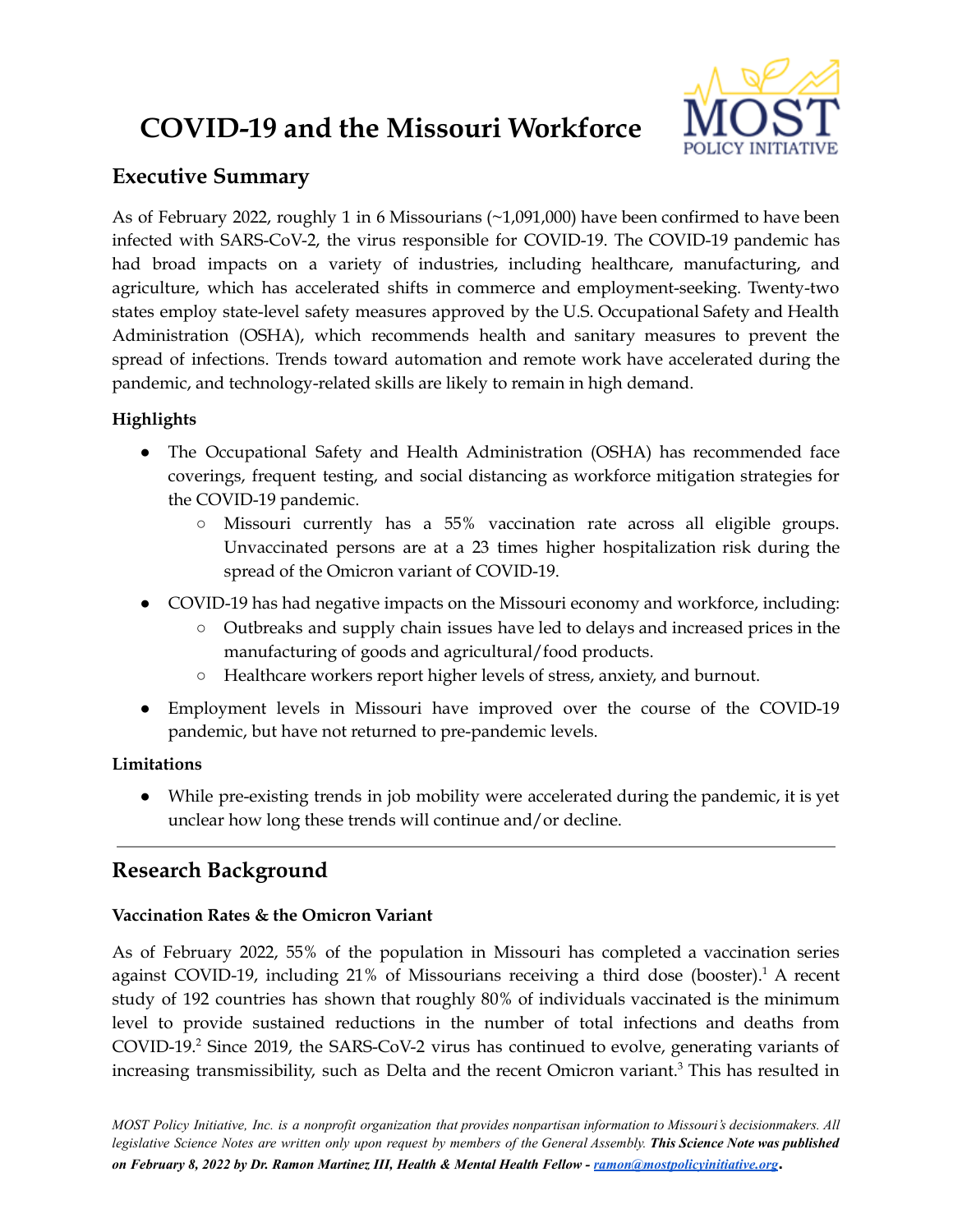more than half of Americans reporting perceptions of large or moderate risk when participating in economic enterprises like airplane travel or general pre-COVID life activities. 4

Unvaccinated individuals are 3.6 times more likely to be infected with the Omicron variant and 23 times more likely to be hospitalized than persons fully vaccinated and boosted against COVID-19. <sup>5</sup> Recent reports from the Centers for Disease Control and Prevention (CDC) have shown that Delta infection may provide better protection against re-infection with the Delta variant than double-vaccination alone. <sup>6</sup> However, this does not apply to other variants of COVID-19, including Omicron (which at publication accounts for 99% of current infections).<sup>5,6</sup> The CDC still recommends vaccination as the best way to reduce the severity of COVID-19 infections and hospitalization risk.<sup>5,6</sup>

For more information about the COVID-19 vaccine and efficacy of mitigation measures such as masks, see our note on [COVID-19](https://mostpolicyinitiative.org/science-note/covid-19-delta-variant-and-vaccine-efficacy/) Delta Variant & Vaccine Efficacy.

## **Workplace Safety Practices & Requirements**

The U.S. Occupational Safety and Health Administration (OSHA) has recommended the following recommended work safety measures regardless of vaccination status as of August  $2021^7$ :

- Wear a mask in public indoor settings in areas of substantial/high transmission.
- Wear a mask regardless of level of transmission if particularly at risk.
- Get tested 3-5 days following a known exposure to someone with suspected/confirmed COVID-19, and wear a mask in public indoor settings for 14 days after exposure or until a negative test result.

OSHA also requires employers to make the following accommodations and steps for indoor work safety<sup>7</sup>:

- Facilitate employees getting vaccinated (paid time off for vaccination).
- Instruct any workers with known exposure to COVID-19 to stay home from work.
- Implement physical distancing for workers (particularly if unvaccinated).
- Provide workers with face coverings.
- Educate workers about COVID-19 policies/procedures.
- Suggest or require business patrons to wear masks.
- Maintain good ventilation systems.
- Perform routine cleaning/disinfecting.
- Record and report workplace COVID-19 infections and deaths.
- Implement protections for workers to voice concerns about COVID-19 related hazards.

Another study has recommended various levels of workplace controls that can be prioritized in mitigating workplace infection spread (**Figure 1**).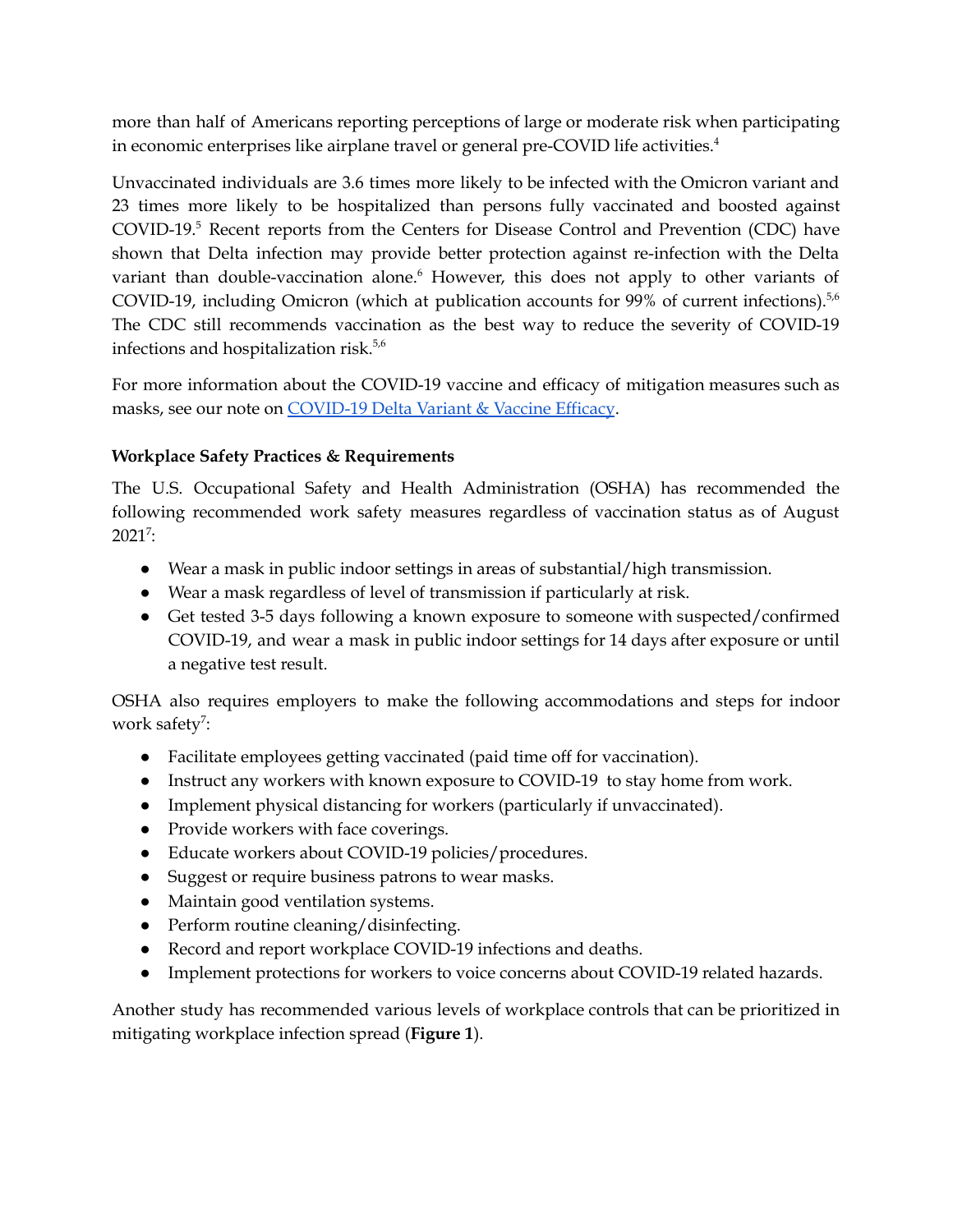

**Figure 1. Levels of administrative controls for the workplace.** The pyramid illustrates in descending order the types of controls most effective or feasible to reduce interpersonal interactions and prevent COVID-19 spread. 10 Illustration from the journal Frontiers in Public Health.

Twenty-two states and territories (including neighboring IA, KY, and TN) maintain state-level OSHA-approved plans for both private and government employees, and a further six (including Illinois) maintain plans for government employees only. <sup>8</sup> All others (including Missouri) fall under federal OSHA jurisdiction for both private and government employees.

One study showed that while 1 in 4 workers in the U.S. have been required to vaccinate as a result of employer requirement, only 5% of unvaccinated workers say they have left job as a result of vaccination requiremnts. 9

#### **Effects of COVID-19 on the Workforce**

The following is a sample of a few industries for the Missouri workforce. For more information about the effects of COVID-19 on the education workforce, see our Science Note on [COVID-19](https://mostpolicyinitiative.org/science-note/covid-19-education/) & K-12 [Education](https://mostpolicyinitiative.org/science-note/covid-19-education/).

#### Healthcare Workforce (HCW)

Healthcare has gone through many changes and challenges during and as a result of the COVID-19 pandemic.<sup>11</sup> In addition to overall elevated levels of infections, an estimated 690,000 hospitalizations were preventable by vaccinations. Estimated preventable costs on both private and tax-payer-funded medical insurance are upwards of \$13.8 billion over a six-month period.<sup>12</sup> Furthermore, 75% of patients with COVID-19 were hospitalized primarily due to infection with SARS-CoV-2. 12

Healthcare employment has generally not recovered to pre-pandemic levels, including 35% more job resignations despite higher pay since the start of the pandemic, and nursing and community care facilities in particular have had sustained losses (between 13-14%) since the start of the pandemic.<sup>13</sup> Given high reported healthcare workloads, increasing rates of emotional and physical exhaustion have been documented amongst the workforce. One Missouri study of university hospital workers found that 13% of respondents reported moderate to high levels of stress, 13% reported anxiety, 15.9% reported depression, and 43% reported high work exhaustion while on duty during the COVID-19 outbreak.<sup>14</sup> Of the HCW, 53% report at least one mental health condition, such as depression, anxiety, and burnout, as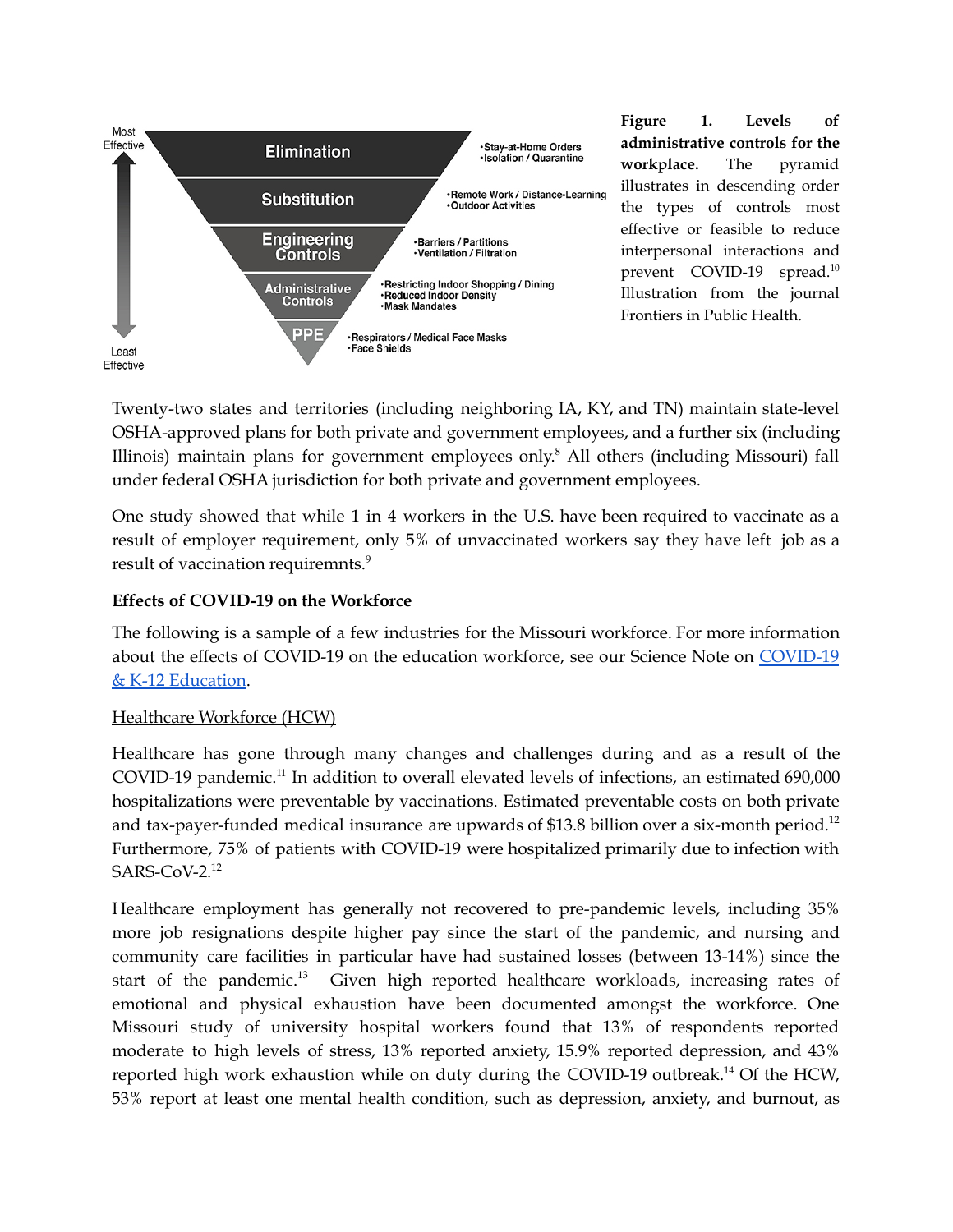well as recognition of COVID-19 as a difficult to prevent occupational hazard. These have major consequences on the quality of care and safety of all patients.<sup>11</sup>

# Agricultural & Food Production Workforce

COVID-19 has impacted agricultural output nationwide. A retrospective report on 2020 crop yields showed that even in a drought year, COVID-19 had a more outsized effect on decreased wheat output than decreased water supply, particularly in northern Missouri counties where drought was virtually nonexistent.<sup>15</sup> Further, lower-wage, closer proximity work in meat processing and farm facilities has made COVID-19 mitigation difficult; facilities in the beef, pork, and poultry industries in Missouri have experienced large COVID outbreaks.<sup>16</sup> In 2020, the agriculture industry grew minimally, with growth concentrated primarily in the support sector (which includes equipment operators, farm laborers, ranch-hands, agricultural sorting, and supervisors) according to the Department of Higher Education & Workforce Development.<sup>17</sup>

Another 2020 study determined that disruptions to farming material supply chains (including pesticides, fertilizers, seeds, and PPE) and labor disruptions to migrant workers (e.g., travel bans and missed work related to worker exposures), were the largest contributors to agricultural production losses.<sup>18</sup> Many factors, from lower inventory and COVID-19 shipping delays to employment shortages, have been contributed to a 26.7% increase in farm product prices in 2021.<sup>19</sup> Further, it was found that up to 50% of the agricultural workforce had exposure risks associated with their jobs, especially when jobs had frequent physical contacts with other workers of unknown COVID-19 status (due to working, living, and transportation situations, etc.).<sup>18</sup> Black and Latino frontline workers in particular are also overrepresented in jobs associated with high exposure risk and fewer COVID-19 workplace protections. 16

## Manufacturing Workforce

Missouri is ~2,500 jobs short of pre-pandemic levels in the field of manufacturing, but wages have increased nearly 4%.<sup>19</sup> Manufacturing sectors have also suffered from supply chain disruptions. Re-engagement with domestic/localized supply sources, use of "big data" analytics to observe real-time changes and delays in supply chains, engagement and cooperation with new suppliers (particularly in the automobile industry), expansion of digital technologies for digital marketplace activities, personnel tracking for quarantining (particularly in the airline industry), and increased reliance on automation have been implemented to attempt to minimize manufacturing disruptions. $^{20}$ 

## **Workforce Metrics and Changes in Workforce Patterns**

In 2021, Missouri's unemployment rate was ~4.5%, which, while improved from 6.5% in 2020, was higher than the pre-pandemic unemployment rate of 3.5%. From July 2020 to July 2021, Missouri added 84,000 jobs, increasing employment by 3.0%. Further, wages increased 5.4% from 2019 to 2020, a partial result of the protections provided by the federal 2020 Coronavirus Aid, Relief, and Economic Security (CARES) Act.<sup>17</sup>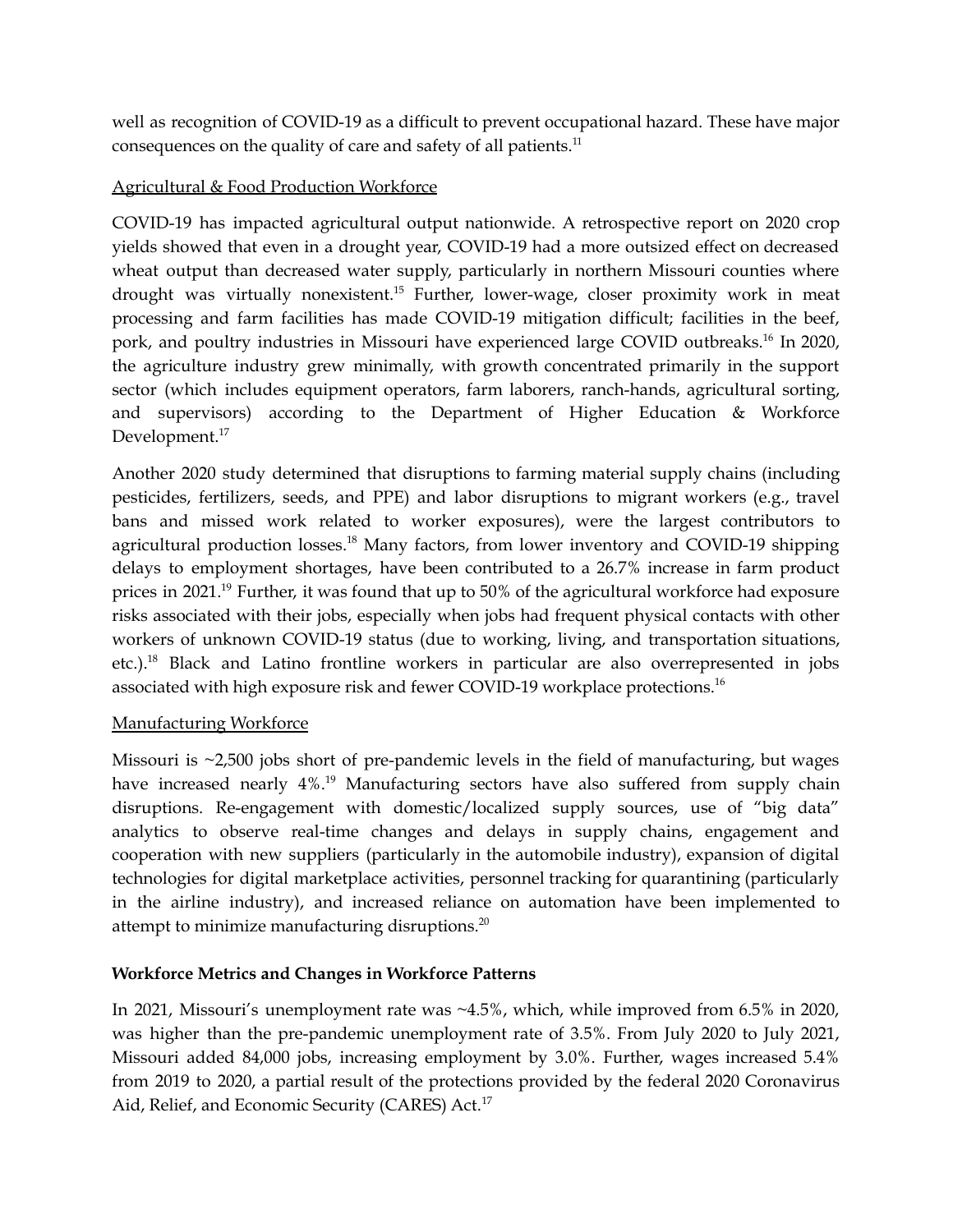COVID-19 has accelerated several broad trends, including the shift to both remote work (telework/telehealth) and shopping (e-commerce), and an acceleration of the use of automation and artificial intelligence in manufacturing, retail, and customer service.<sup>21</sup> Since 2018, several areas have experienced declines in employment, including customer service, food service, warehousing and production, and office support staff. It is estimated that up to 25% of workers in these industries are likely to switch occupations and need new training in the future.<sup>21</sup>

Changes in worker sentiment upon returning to work during COVID-19 include: 1) better work-life balance, 2) better chances for personal growth, 3) changes in team dynamics and 4) satisfaction in the hybrid work model as a way to transition to in-office activities.<sup>22</sup> Several trends, including uncertain job security, unpaid overtime (particularly for hybrid workers), issues with proper pay and payment schedules, pay gaps between men and women, and "future-proofing" of jobs (particularly in younger workers), have been noted as reasons for workers to seek other jobs, a process coined the "Great Resignation."<sup>23</sup> It is yet unclear how long these trends will continue after the COVID pandemic has stabilized.

Since the start of the pandemic, Missouri's biggest job losses have occurred in the fields of arts, entertainment, recreation, hospitality, and food services. Conversely, the fields most in demand based on online advertisements have been in the sectors of healthcare, retail sales, sales & customer service representatives, transportation, and computer software  $\&$  web development.<sup>17</sup> Unemployment was highest amongst women during the pandemic, and school K-12 reopenings have been associated with significant increases in employment hours among married women with school-aged children, particularly for women with older children.<sup>24</sup>

#### **Legislation**

As of February 2022, masking is required in indoor public spaces in 12 states, and a further 22 states (including Illinois) require vaccinations (with exemptions) for employment or education in certain fields (particularly working for the state and healthcare workers).<sup>25</sup>

Federal legislation for worker protections and securities in 2020 included the Coronavirus Preparedness and Response Supplemental Appropriations Act and the Families First Coronavirus Response Act. The most recent and comprehensive legislation is the Coronavirus Aid, Relief, and Economic Security (CARES) Act, which included funding for paid sick leave, insurance coverage of coronavirus testing, nutrition assistance, support for the global response, and other health-related provisions. 26

#### **References**

- 1. *COVID-19 Vaccinations in Missouri*, [<https://health.mo.gov/living/healthcondiseases/communicable/novel-coronavirus/data/public-health/](https://health.mo.gov/living/healthcondiseases/communicable/novel-coronavirus/data/public-health/vaccine.php/) [vaccine.php/>](https://health.mo.gov/living/healthcondiseases/communicable/novel-coronavirus/data/public-health/vaccine.php/) (2022).
- 2. Coccia, M. (2022). Optimal levels of vaccination to reduce COVID-19 infected individuals and deaths: A global analysis. *Environmental Research* **204**, 112314, DOI[:https://doi.org/10.1016/j.envres.2021.112314.](https://doi.org/10.1016/j.envres.2021.112314)
- 3. Hui, K. P. Y. *et al.* (2022). SARS-CoV-2 Omicron variant replication in human bronchus and lung ex vivo. *Nature*, doi:10.1038/s41586-022-04479-6.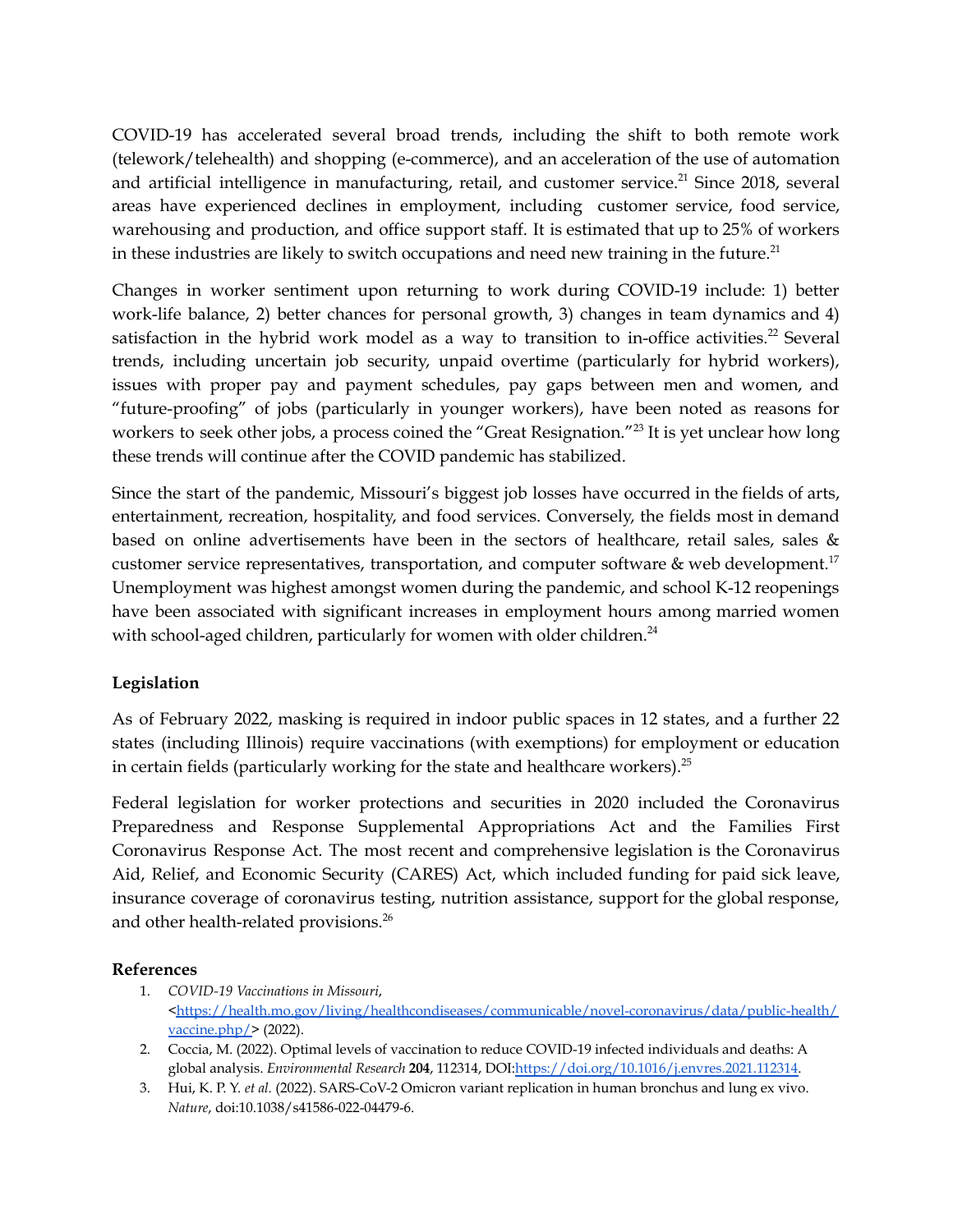- 4. Jackson, C., Newall, M., Diamond, J., Duran, J. (2022). *America remains on pause as Omicron continues*, [<https://www.ipsos.com/en-us/news-polls/axios-ipsos-coronavirus-index>](https://www.ipsos.com/en-us/news-polls/axios-ipsos-coronavirus-index).
- 5. Danza, P. *et al.*(2022). SARS-CoV-2 Infection and Hospitalization Among Adults Aged ≥18 Years, by Vaccination Status, Before and During SARS-CoV-2 B.1.1.529 (Omicron) Variant Predominance - Los Angeles County, California, November 7, 2021-January 8, 2022. *MMWR Morb Mortal Wkly Rep* **71**, 177-181, doi:10.15585/mmwr.mm7105e1.
- 6. León, T. M. *et al.* (2022). COVID-19 Cases and Hospitalizations by COVID-19 Vaccination Status and Previous COVID-19 Diagnosis - California and New York, May-November 2021. *MMWR Morb Mortal Wkly Rep* **71**, 125-131, doi:10.15585/mmwr.mm7104e1.
- 7. *Protecting Workers: Guidance on Mitigating and Preventing the Spread of COVID-19 in the Workplace*, (2021). [<https://www.osha.gov/coronavirus/safework](https://www.osha.gov/coronavirus/safework)>.
- 8. *Regulations*,(2021). <[https://www.osha.gov/coronavirus/standards>](https://www.osha.gov/coronavirus/standards).
- 9. Palosky, C. (2021). *1 in 4 Workers Say Their Employer Required Them to Get a COVID-19 Vaccine, Up Since June; 5% of Unvaccinated Adults Say They Left a Job Due to a Vaccine Requirement*, [<https://www.kff.org/coronavirus-covid-19/press-release/1-in-4-workers-say-their-employer-required-the](https://www.kff.org/coronavirus-covid-19/press-release/1-in-4-workers-say-their-employer-required-them-to-get-a-covid-19-vaccine-up-since-june-5-of-unvaccinated-adults-say-they-left-a-job-due-to-a-vaccine-requirement/) [m-to-get-a-covid-19-vaccine-up-since-june-5-of-unvaccinated-adults-say-they-left-a-job-due-to-a-vaccine-req](https://www.kff.org/coronavirus-covid-19/press-release/1-in-4-workers-say-their-employer-required-them-to-get-a-covid-19-vaccine-up-since-june-5-of-unvaccinated-adults-say-they-left-a-job-due-to-a-vaccine-requirement/) [uirement/>](https://www.kff.org/coronavirus-covid-19/press-release/1-in-4-workers-say-their-employer-required-them-to-get-a-covid-19-vaccine-up-since-june-5-of-unvaccinated-adults-say-they-left-a-job-due-to-a-vaccine-requirement/).
- 10. Sehgal, N. J. & Milton, D. K. (2021). Applying the Hierarchy of Controls: What Occupational Safety Can Teach us About Safely Navigating the Next Phase of the Global COVID-19 Pandemic. *Frontiers in Public Health* **9**, doi:10.3389/fpubh.2021.747894.
- 11. Smallwood, N., Harrex, W., Rees, M., Willis, K. & Bennett, C. M. (2022). COVID-19 infection and the broader impacts of the pandemic on healthcare workers. *Respirology* **n/a**, DOI:[https://doi.org/10.1111/resp.14208.](https://doi.org/10.1111/resp.14208)
- 12. Amin, K. C., C. (2021). *Unvaccinated COVID-19 hospitalizations cost billions of dollars*, [<https://www.healthsystemtracker.org/brief/unvaccinated-covid-patients-cost-the-u-s-health-system-billi](https://www.healthsystemtracker.org/brief/unvaccinated-covid-patients-cost-the-u-s-health-system-billions-of-dollars/) [ons-of-dollars/>](https://www.healthsystemtracker.org/brief/unvaccinated-covid-patients-cost-the-u-s-health-system-billions-of-dollars/).
- 13. Wager, E., Amin, K., Cox, C., & Hughes-Cromwick, P. (2021). *What impact has the coronavirus pandemic had on health employment?* [<https://www.healthsystemtracker.org/chart-collection/what-impact-has-the-coronavirus-pandemic-had](https://www.healthsystemtracker.org/chart-collection/what-impact-has-the-coronavirus-pandemic-had-on-healthcare-employment/)[on-healthcare-employment/](https://www.healthsystemtracker.org/chart-collection/what-impact-has-the-coronavirus-pandemic-had-on-healthcare-employment/)>.
- 14. Hennein, R., Mew, E. J. & Lowe, S. R. (2021). Socio-ecological predictors of mental health outcomes among healthcare workers during the COVID-19 pandemic in the United States. *PLOS ONE* **16**, e0246602, doi:10.1371/journal.pone.0246602.
- 15. Yaddanapudi, R. & Mishra, A. K. (2022). Compound impact of drought and COVID-19 on agriculture yield in the USA. *Science of The Total Environment* **807**, 150801, DOI[:https://doi.org/10.1016/j.scitotenv.2021.150801](https://doi.org/10.1016/j.scitotenv.2021.150801).
- 16. Goldman, N., Pebley, A. R., Lee, K., Andrasfay, T. & Pratt, B. (2021). Racial and ethnic differentials in COVID-19-related job exposures by occupational standing in the US. *PLOS ONE* **16**, e0256085, doi:10.1371/journal.pone.0256085.
- 17. *Missouri Economic & Workforce Report 2021*, [<https://meric.mo.gov/media/pdf/missouri-economic-and-workforce-overview>](https://meric.mo.gov/media/pdf/missouri-economic-and-workforce-overview) (2021).
- 18. Bochtis, D. *et al.* (2020). Agricultural Workforce Crisis in Light of the COVID-19 Pandemic. *Sustainability* **12**, 8212.
- 19. *Mid-America Economy Begins 2022 on Sour Note: Jobs and Confidence Tumble*, (2022). [<https://www.creighton.edu/economicoutlook/midamericaneconomy/](https://www.creighton.edu/economicoutlook/midamericaneconomy/)>.
- 20. Belhadi, A. *et al.* (2021). Manufacturing and service supply chain resilience to the COVID-19 outbreak: Lessons learned from the automobile and airline industries. *Technological Forecasting and Social Change* **163**, 120447, DOI:<https://doi.org/10.1016/j.techfore.2020.120447>.
- 21. Lund, S., Madgakar, A., Manyika, J., Smit, S., Ellingrud, K., Robinson, O. (2021). *The Future of Work After COVID-19*,

```
<https://www.mckinsey.com/featured-insights/future-of-work/the-future-of-work-after-covid-19#>.
```
22. *On-site, Remote or Hybrid: Employee Sentiment on the Workplace*, (2021). [<https://www.adpri.org/wp-content/uploads/2021/08/16092119/ADPRI\\_1-2.pdf](https://www.adpri.org/wp-content/uploads/2021/08/16092119/ADPRI_1-2.pdf)>.